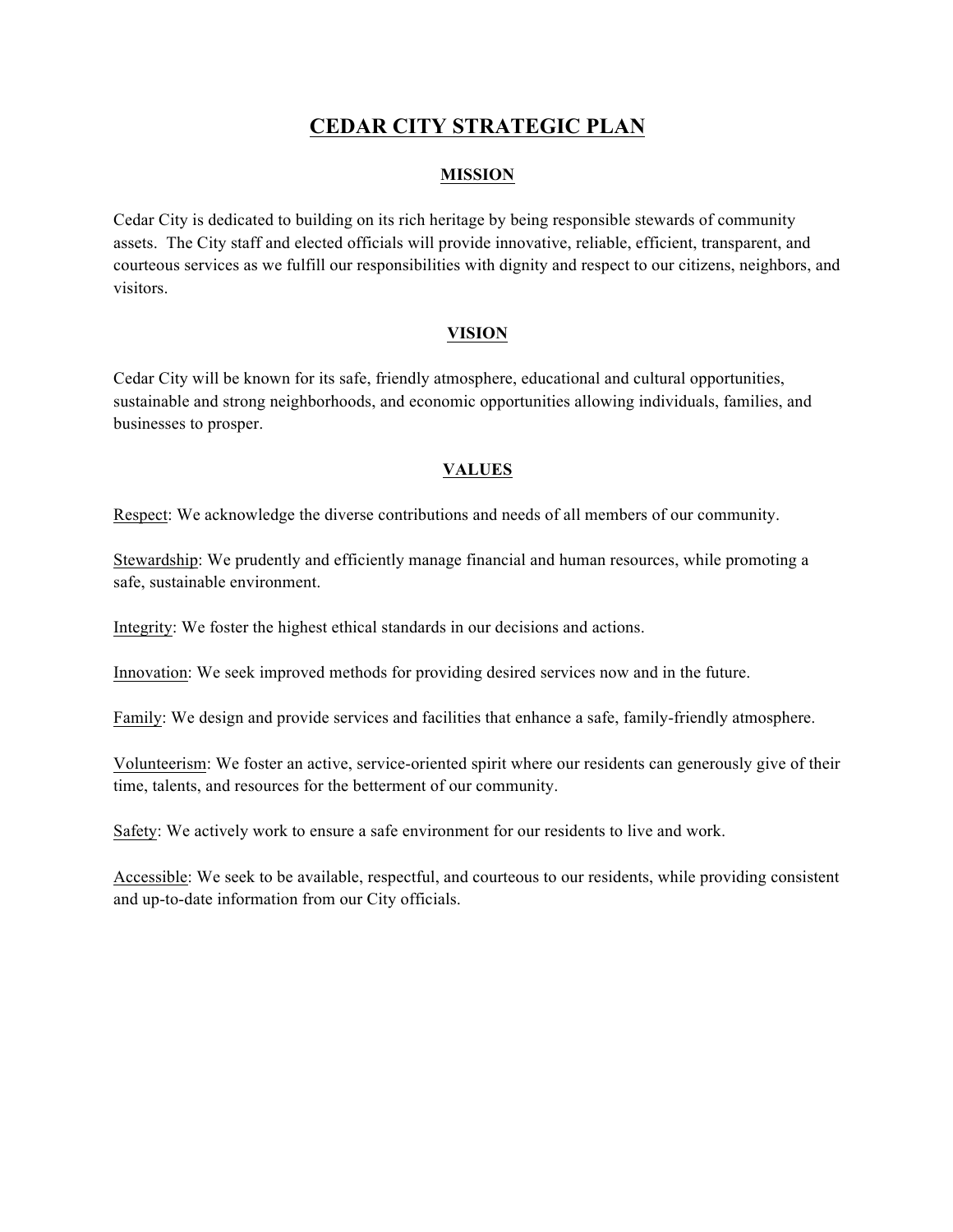## **STRATEGIC GOALS**

## *Encourage Wise Economic Growth*

- Continue to actively recruit businesses and clean industry that add to the economic well-being of our residents and are conducive to sustaining our quality of life
- Support current businesses while further promoting a business-friendly community
- Build on partnerships between the City, businesses, industries, religious organizations and educational institutions
- Further expand support services and online information for relocation and conducting business in Cedar City
- Continue to enhance, market, and promote our community and the numerous cultural, tourism, festival, educational, and event opportunities that we offer

## *Enhance Citizens' Quality of Life*

- Encourage City-wide beautification and personal accountability in neighborhoods and business areas
- Continue developing and promoting educational, recreational, cultural, and artistic endeavors for residents and visitors
- Review and revise the City's Emergency Response Plan
- Encourage public/private/religious partnerships for community services
- Promote sustainable practices to maintain valued resources
- Improve transparency, accountability, and communication between the City officials, staff and our citizens
- Continue to provide quality public-safety services that are responsive to community needs

## *Improve Public Infrastructure*

- Continue to follow our infrastructure master plans and infrastructure maintenance programs while utilizing sound planning tools and conservative financial budgeting
- Explore alternative methods for providing the best public infrastructure, including using a "concentric growth" pattern, being more pedestrian friendly, and ADA accessible
- Seek methods to stabilize the local water aquifer including, but not limited to, water conservation, surface water storage, and additional water resource development
- Effectively use City development plans and codes
- Develop long-term facilities and vehicle fleet maintenance programs
- Review and revise all City infrastructure/facilities master plans as necessary
- Encourage development of competitive broadband options from multiple private providers at affordable price points to the benefit of both residents and businesses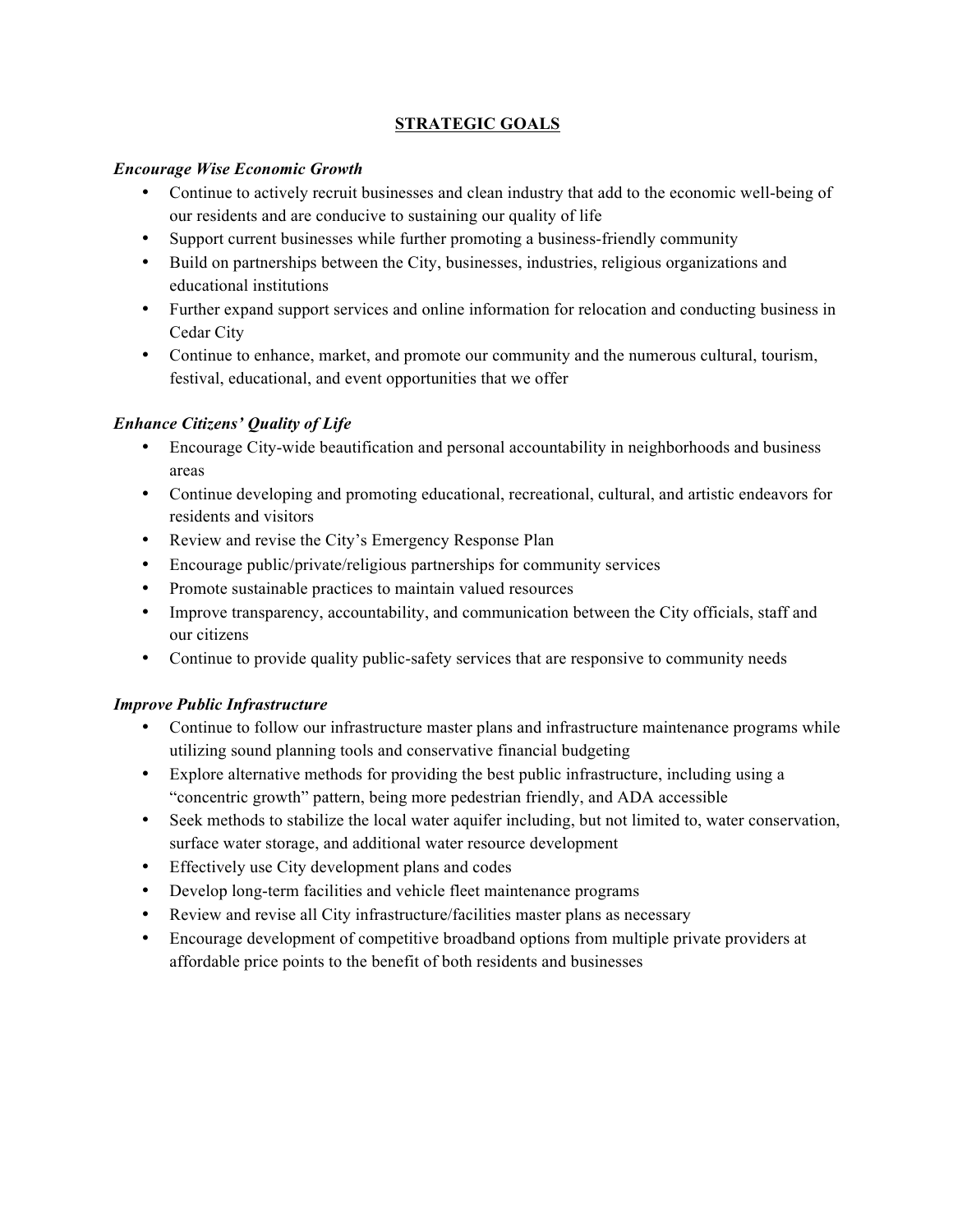## *Ensure Financial Security*

- Maintain a healthy bond rating and prudent debt levels
- Strengthen the business community to enhance sales tax revenue while exploring other revenue sources
- Maintain a City service rate structure that reflects efficient operations, replacement needs, and future expansion
- Explore additional methods to provide a more efficient Cedar City service delivery system
- Continue prudent financial budgeting practices
- Establish a long term maintenance and replacement schedule of Cedar City Corporation assets
- Follow practice of only building facilities that our community can financially sustain

## *Foster Community Engagement*

- Continue to provide and expand programs which involve and integrate public safety officials into our community
- Further promote the numerous volunteer opportunities available in our community as a way to provide additional services to our residents
- Enhance and foster the public/private relationship in our community for better communication and service delivery
- Maintain code compliance efforts by educating our residents and property owners to take personal responsibility in their neighborhoods and businesses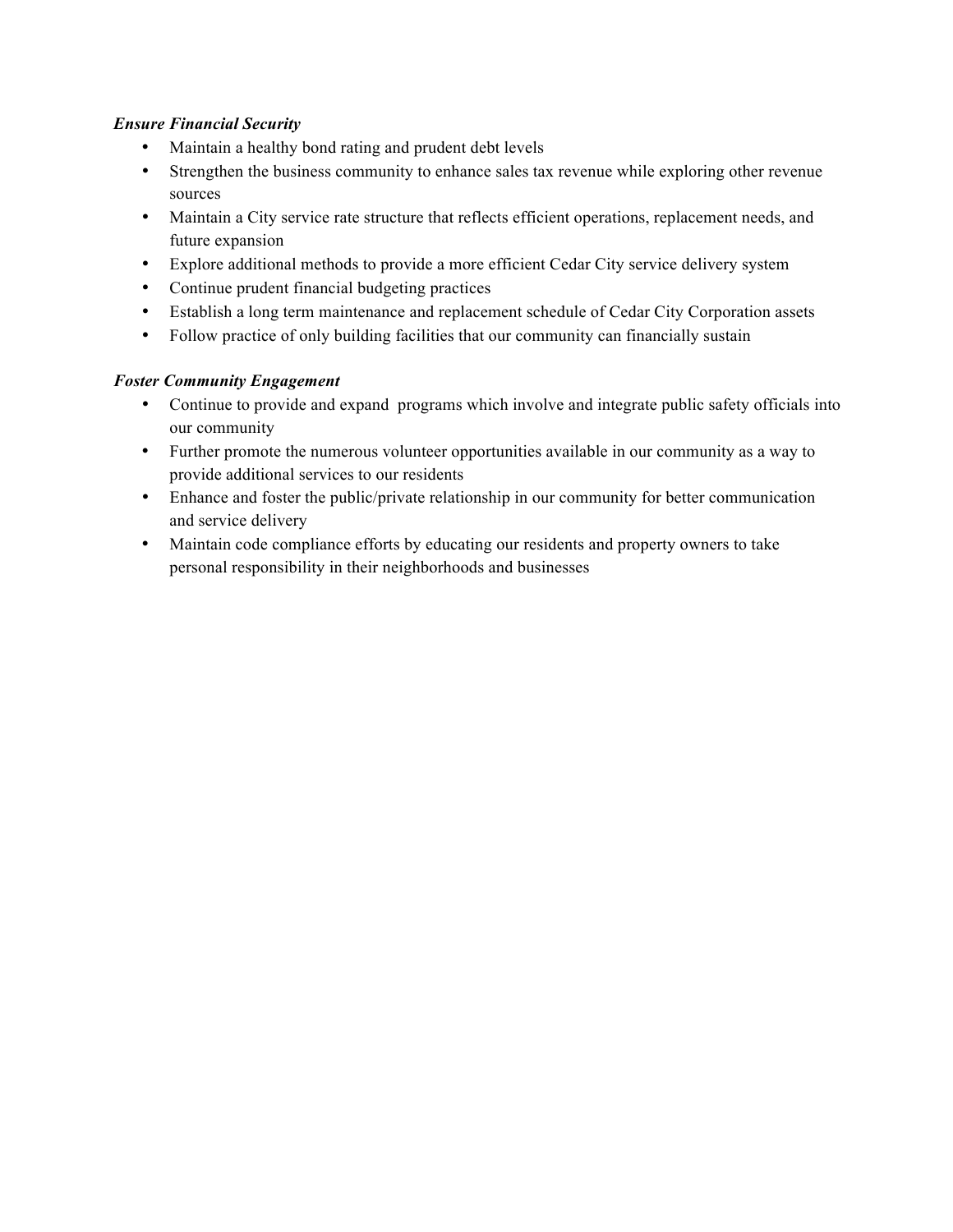## **RESOLUTION NO. 15-0826-1**

## **A RESOLUTION OF THE CEDAR CITY COUNCIL ADOPTING A CITY WIDE LONG RANGE STRATEGIC PLAN**

**WHEREAS,** Cedar City is a growing community with an ever changing population, workforce, business interests, industrial interests, and community needs; and

**WHEREAS,** in order to serve the dynamic culture of Cedar City it is imperative that local leaders develop and adopt a long range strategic plan; and

**WHEREAS,** the Mayor, City Council, City staff, and concerned citizens have participated in a detailed process lasting in excess of eighteen (18) months and including multiple revisions and public hearings; and

**WHEREAS,** the Cedar City Council has received a completed draft of the strategic plan that includes addendums consisting of departmental goals, objectives, and mission statements from the City's various departments; and

**WHEREAS,** after reviewing the proposed strategic plan with the proposed addendums and allowing an opportunity for the public to comment on said plan it is the opinion of the City Council that adoption of the strategic plan in in the best interests of Cedar City.

**NOW THEREFORE, BE IT RESOLVED** by the City Council of Cedar City, State of Utah that the strategic plan attached hereto as exhibit #1 shall be the formally adopted strategic plan for Cedar City, Utah.

**NOW THEREFORE, BE IT FURTHER RESOLVED** by the City Council of Cedar City, State of Utah that the addendum(s) to the City's strategic plan may be altered, modified, changed, added to, or replaced from time to time as the Mayor may see fit, no vote of the Council is necessary. The Mayor and Staff shall keep the Council apprised of any such alterations, modifications, changes, additions, or replacements.

**SECTION 5. Effective Date.**This Resolution shall become effective upon passage.

**APPROVED BY THE CEDAR CITY COUNCIL ON THIS 26 th DAY OF AUGUST, 2015.** 

AYES: 5 NAYS: 0 ABSTAINED: <sup>0</sup> [SEAL] **Festival City US** ATTEST CEDAR CITY <u>ligic</u>

MAALE L. WILSON, MAYOR

RENONO SAVAGE, RECORDER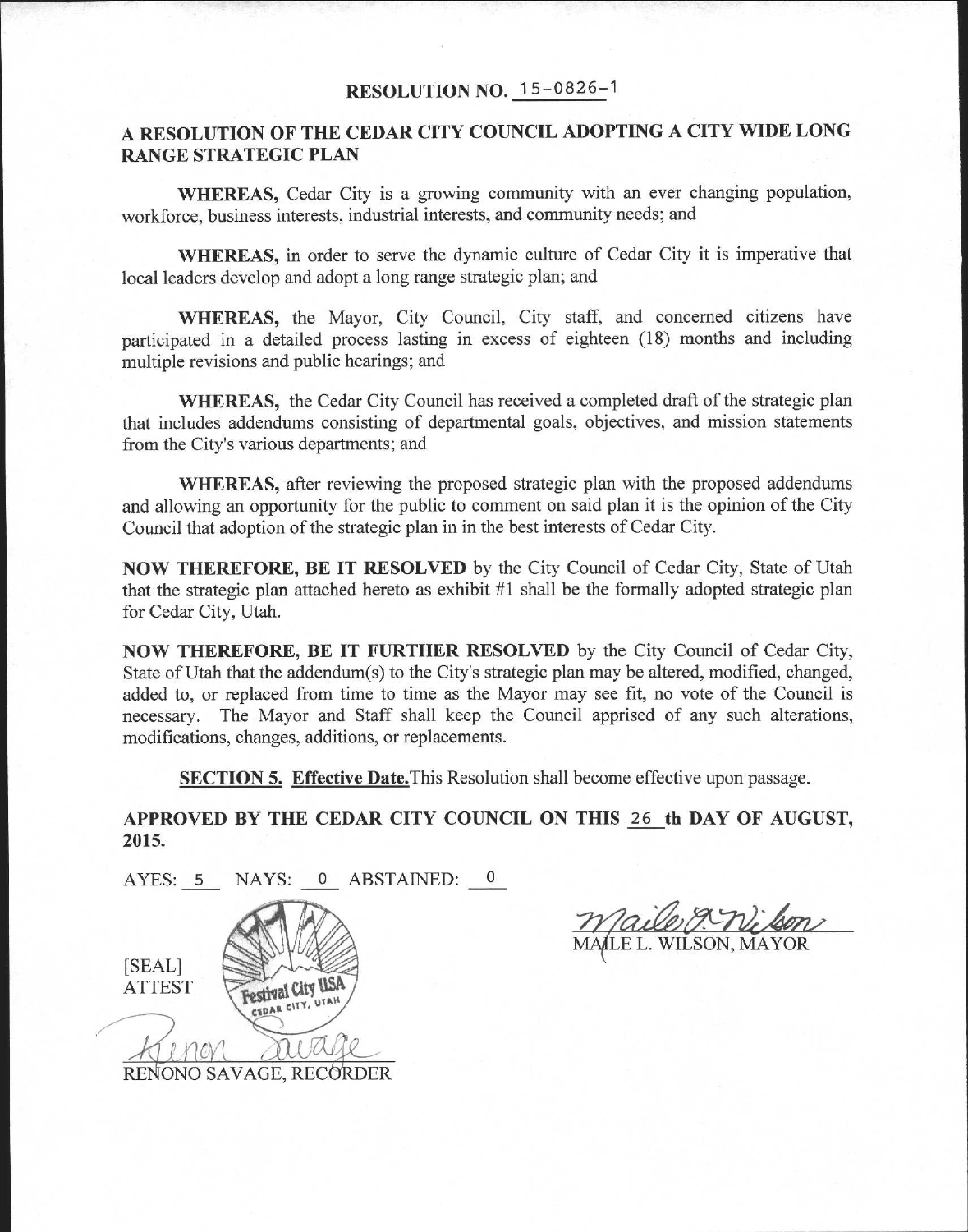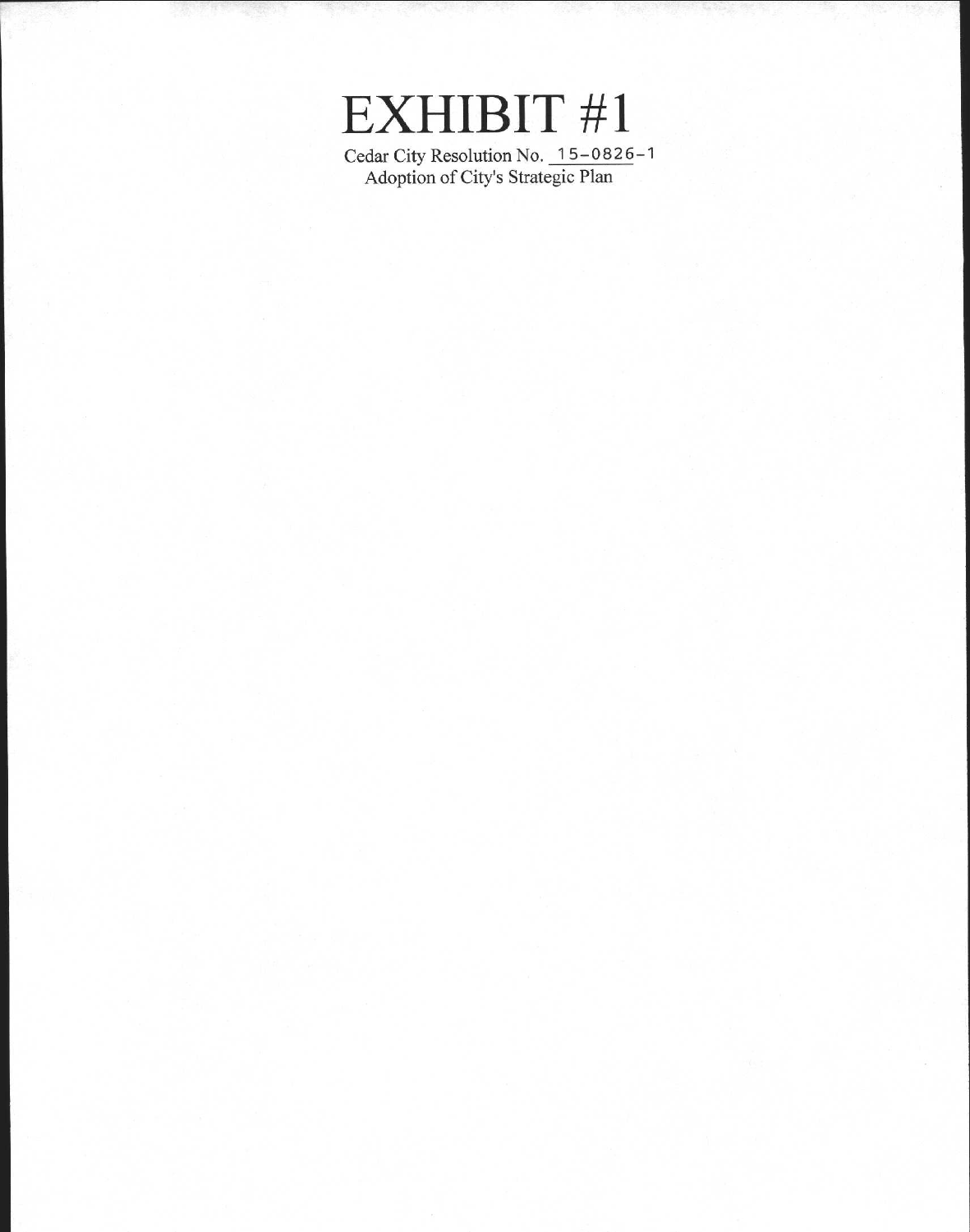## **CEDAR CITY STRATEGIC PLAN**

### **MISSION**

Cedar City is dedicated to building on its rich heritage by being responsible stewards of community assets. The City staff and elected officials will provide innovative, reliable, efficient, transparent, and courteous services as we fulfill our responsibilities with dignity and respect to our citizens, neighbors, and visitors.

### **VISION**

Cedar City will be known for its safe, friendly atmosphere, educational and cultural opportunities, sustainable and strong neighborhoods, and economic opportunities allowing individuals, families, and businesses to prosper.

### **VALUES**

Respect: We acknowledge the diverse contributions and needs of all members of our community.

Stewardship: We prudently and efficiently manage financial and human resources, while promoting a safe, sustainable environment.

Integrity: We foster the highest ethical standards in our decisions and actions.

Innovation: We seek improved methods for providing desired services now and in the future.

Family: We design and provide services and facilities that enhance a safe, family-friendly atmosphere.

Volunteerism: We foster an active, service-oriented spirit where our residents can generously give of their time, talents, and resources for the betterment of our community.

Safety: We actively work to ensure a safe environment for our residents to live and work.

Accessible: We seek to be available, respectful, and courteous to our residents, while providing consistent and up-to-date information from our City officials.

### **STRATEGIC GOALS**

#### *Encourage Wise Economic Growth*

- Continue to actively recruit businesses and clean industry that add to the economic well-being of our residents and are conducive to sustaining our quality of life
- Support current businesses while further promoting a business-friendly community
- Build on partnerships between the City, businesses, industries, religious organizations and educational institutions
- Further expand support services and online information for relocation and conducting business in Cedar City
- Continue to enhance, market, and promote our community and the numerous cultural, tourism, festival, educational, and event opportunities that we offer